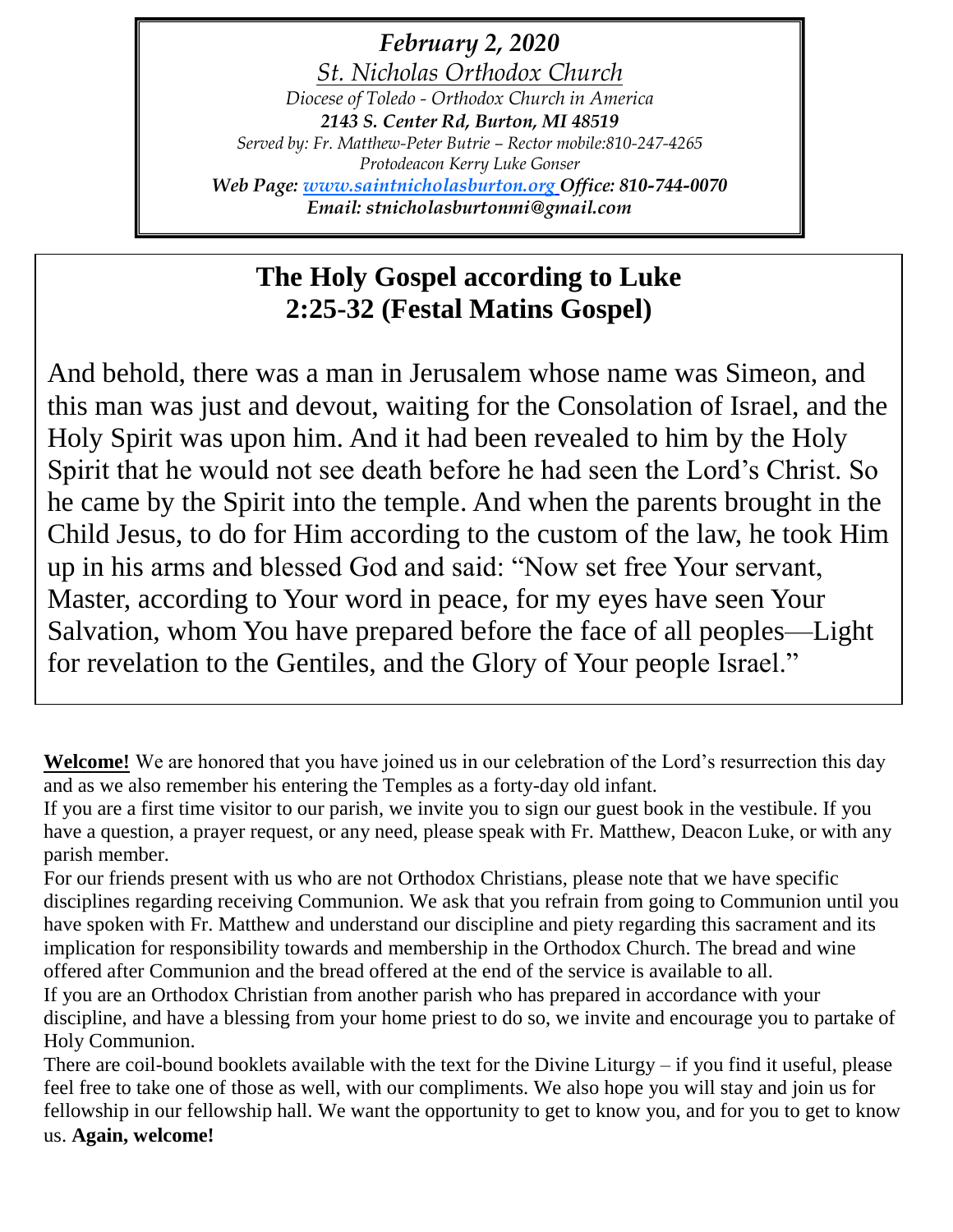## **SUNDAY, FEBRUARY 2, 2020 32nd SUNDAY AFTER PENTECOST** —**Tone 8. THE MEETING OF OUR LORD AND SAVIOR, JESUS CHRIST, IN THE TEMPLE**. **Sunday of Zacchaeus.**

## **FIRST ANTIPHON**

My heart is indicting a good matter, I speak of the things which I have made to the King. **Through the prayers of the Theotokos, O Savior, save us!**

My tongue is the pen of a ready writer, full of grace are thy lips. Therefore God hath blest thee forever. **Through the prayers of the Theotokos, O Savior, save us!**

Glory to the Father and to the Son and to the Holy Spirit, now and ever and unto ages of ages. Amen. **Through the prayers of the Theotokos, O Savior, save us!**

### **SECOND ANTIPHON**

Gird Thy sword upon Thy thigh, O mighty one, in Thy glory and Thy beauty! **Save us, O Son of God, carried in the arms of Simeon the righteous , save us who sing to Thee: Alleluia!**

The scepter of Thy kingdom is a righteous scepter. **Save us, O Son of God, carried in the arms of Simeon the righteous , save us who sing to Thee: Alleluia!**

Glory to the Father and to the Son and to the Holy Spirit, now and ever and unto ages of ages. Amen. Only-begotten Son and immortal Word of God, Who for our salvation didst will to be incarnate of the holy Theotokos and ever-virgin Mary, Who without change became man and wast crucified, O Christ our God, trampling down death by death, Who art one of the Holy Trinity, glorified with the Father and the Holy Spirit: save us!

### **THIRD ANTIPHON**

### **Hear, O daughter, consider, and incline your ear; forget your people and your father's house.**

**(Tone 1)** Rejoice, O Virgin Theotokos, Full of Grace! / From you shone the Sun of Righteousness, Christ our God, / enlightening those who sat in darkness. / Rejoice and be glad, O righteous Elder: / you accepted in your arms the Redeemer of our souls, / Who grants us the Resurrection!

#### **Even the rich among the people shall entreat your favor.**

**(Tone 1)** Rejoice, O Virgin Theotokos, Full of Grace! / From you shone the Sun of Righteousness, Christ our God, / enlightening those who sat in darkness. / Rejoice and be glad, O righteous Elder: / you accepted in your arms the Redeemer of our souls, / Who grants us the Resurrection!

#### **I will make your name to be remembered in all generations.**

**(Tone 1)** Rejoice, O Virgin Theotokos, Full of Grace! / From you shone the Sun of Righteousness, Christ our God, / enlightening those who sat in darkness. / Rejoice and be glad, O righteous Elder: / you accepted in your arms the Redeemer of our souls, / Who grants us the Resurrection!

*Deacon:* Wisdom! Upright!

*Priest:* The Lord has made known his Salvation, before all the nations he has revealed his Righteousness. Son of God, who were borne in the arms of the righteous Simeon, save us who sing to you: Alliluia!

### **TROPARIA**

**(Tone 8)** Thou didst descend from on high, O Merciful One! Thou didst accept the three-day burial to free us from our sufferings! O Lord, our Life and Resurrection: glory to Thee!

**(Tone 1)** Rejoice, O Virgin Theotokos, Full of Grace! / From you shone the Sun of Righteousness, Christ our God, / enlightening those who sat in darkness. / Rejoice and be glad, O righteous Elder: / you accepted in your arms the Redeemer of our souls, / Who grants us the Resurrection!

**(Tone 4)** In truth you were revealed to your flock as a rule of faith, a model of meekness, and teacher of abstinence, so you won the heights by humility, and riches by poverty, O Holy Father Nicholas, intercede with Christ God to save our souls.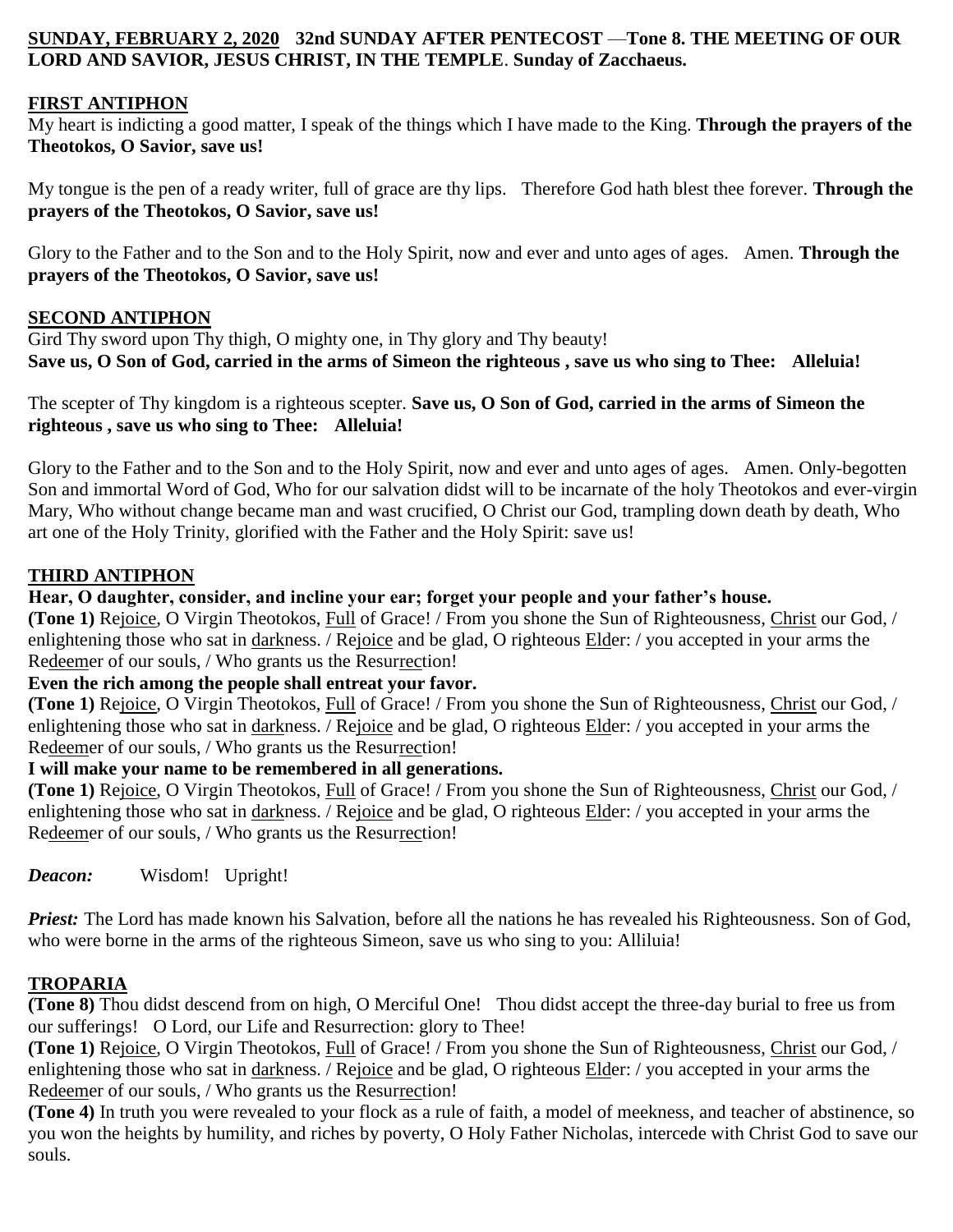## **KONTAKION**

**(Tone 1)** By Thy Nativity Thou didst sanctify the Virgin's womb! And didst bless Simeon's hands, O Christ God. Now Thou hast come and saved us through love. Grant peace to all Orthodox Christians, O only Lover of Man!

### *The Prokeimenon in the Third Tone:* **My soul magnifies the Lord / and my spirit rejoices in God my Savior.** *v:* **For He has regarded the low estate of His handmaiden; for behold, henceforth all generations will call me blessed.**

**THE READING IS FROM THE EPISTLE OF THE APOSTLE PAUL TO THE HEBREWS (7:7-17)** Brethren: Now beyond all contradiction the lesser is blessed by the better. Here mortal men receive tithes, but there he receives them, of whom it is witnessed that he lives. Even Levi, who receives tithes, paid tithes through Abraham, so to speak, for he was still in the loins of his father when Melchizedek met him. Therefore, if perfection were through the Levitical priesthood (for under it the people received the law), what further need was there that another priest should rise according to the order of Melchizedek, and not be called according to the order of Aaron. For the priesthood being changed, of necessity there is also a change of the law. For He of whom these things are spoken belongs to another tribe, from which no man has officiated at the altar. For it is evident that our Lord arose from Judah, of which tribe Moses spoke nothing concerning priesthood. And it is yet far more evident if, in the likeness of Melchizedek, there arises another priest who has come, not according to the law of a fleshly commandment, but according to the power of an endless life. For He testifies: "You are a priest forever According to the order of Melchizedek."

#### *Alleluia, Tone 8*

*v:* **Master, now set free Your servant, according to Your word, in peace.**

#### *v:* **Light for revelation to the Gentiles, and the Glory of Your people Israel.**

**THE HOLY GOSPEL ACCORDING TO LUKE (2:22-40**) Now when the days of her purification according to the law of Moses were completed, they brought Him to Jerusalem to present Him to the Lord (as it is written in the law of the Lord, "Every male who opens the womb shall be called holy to the LORD"), and to offer a sacrifice according to what is said in the law of the Lord, "A pair of turtledoves or two young pigeons." And behold, there was a man in Jerusalem whose name was Simeon, and this man was just and devout, waiting for the Consolation of Israel, and the Holy Spirit was upon him. And it had been revealed to him by the Holy Spirit that he would not see death before he had seen the Lord's Christ. So he came by the Spirit into the temple. And when the parents brought in the Child Jesus, to do for Him according to the custom of the law, he took Him up in his arms and blessed God and said: "Now set free Your servant, Master, according to Your word in peace, for my eyes have seen Your Salvation, whom You have prepared before the face of all peoples—Light for revelation to the Gentiles, and the Glory of Your people Israel." And Joseph and His mother marveled at those things which were spoken of Him. Then Simeon blessed them, and said to Mary His mother, "Behold, this Child is destined for the fall and rising of many in Israel, and for a sign which will be spoken against (yes, a sword will pierce through your own soul also), that the thoughts of many hearts may be revealed." Now there was one, Anna, a prophetess, the daughter of Phanuel, of the tribe of Asher. She was of a great age, and had lived with a husband seven years from her virginity; and this woman was a widow of about eighty-four years, who did not depart from the temple, but served God with fastings and prayers night and day. And coming in that instant she gave thanks to the Lord, and spoke of Him to all those who looked for redemption in Jerusalem. So when they had performed all things according to the law of the Lord, they returned to Galilee, to their own city, Nazareth. And the Child grew and became strong in spirit, filled with wisdom; and the grace of God was upon Him.

## **IN PLACE OF "IT IS TRULY MEET TO BLESS THEE"**

O Virgin Theotokos, hope of all Christians! Protect, preserve and save those who hope in you! We faithful saw the figure in the shadow of the Law and the Scriptures: ev'ry male child that opened the womb was holy to God. Therefore, we also magnify the first begotten Son of the unoriginated Father, the first born Son of the unwedded Mother!

## **COMMUNION HYMN**

I will receive the cup of salvation and call on the name of the Lord. Alleluia! Alleluia! Alleluia!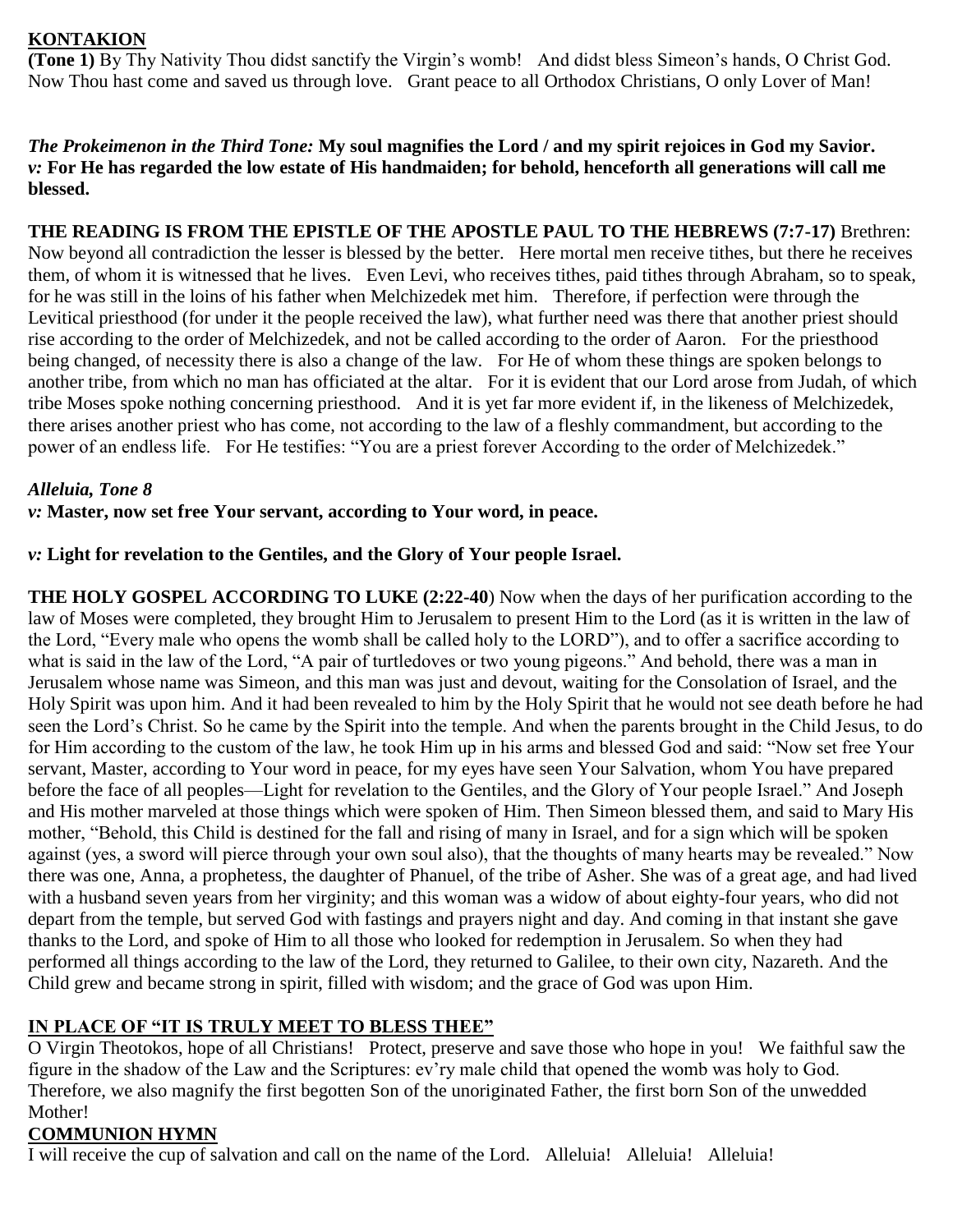

### **CANDLE INTENTIONS FOR THE HEALTH AND BLESSINGS OF**

| Gods Love & Blessings on the marriage of my Granddaughter Lauren Serra to Luke Stewart.       |  |  |  |
|-----------------------------------------------------------------------------------------------|--|--|--|
| Connie Maxim<br>I love you both                                                               |  |  |  |
| Fr. Tom, Fr. Don, Fr. Paul, Fr. Anthony, Fr Robert, Calvin, Larry, Helen,<br>Joe Tome         |  |  |  |
| Angelo, Joan, Peggy, Bob, Angelo, Christine, Dorothy, Anna, Irene, Allen,                     |  |  |  |
| Deborah, Luba, Kosta, Stojan, Mira, Bosa, Christopher, Allison, Jeanette,                     |  |  |  |
|                                                                                               |  |  |  |
| Joe Tome                                                                                      |  |  |  |
| Stojan & Mira Prusac                                                                          |  |  |  |
| Steven, Katelyn, Lillian, Donnielle, Amaya, Jayden, Paul, Shelby and family,<br>Mary Cochrane |  |  |  |
|                                                                                               |  |  |  |

### **CANDLE INTENTIONS FOR BLESSED REPOSE**

| Blessed Repose for Robert and Barbara Hammerberg                                   | Mary Cochrane               |
|------------------------------------------------------------------------------------|-----------------------------|
| Blessed Repose for Nicholas & Margaret Butrie                                      | Evanenko Family             |
| Blessed Repose for Nicholas & Margaret Butrie                                      | Stojan & Mira Prusac        |
| Blessed Repose for Nicholas Brock & Nathan Welsh                                   | Laura Brock                 |
| Blessed Repose for Nicholas Brock on the Anniversary of his passing                | Ian, Stephanie, Kate & Alex |
| Blessed Repose for Adelaida, Vitaliy, Vasiliy, Galina, Nikolay, Nicholas, Margaret | Irina Sivergina &           |
|                                                                                    | Oleg Dashevskiy             |

Blessed Repose to our sweet grandsons Matthew & Andrew Angelo & Christine

## **ETERNAL LIGHT AT THE ALTAR**

Blessed repose for Nicholas and Margaret Butrie The Butrie The Butrie family

# ခရွို့လ ခရွို့လ ခရွို့လ ခရွို့လ ခရွို့လ ခရွို့လ ခရွို့လ ခရွို့လ ခရွို့လ ခရွို့လ ခရွို့လ ခရွို့လ ခရွို့လ ခရွို့

**WELCOME** to all our friends and visitors. Please join us in our fellowship hall after Liturgy.

**LAMB BANQUET** has been rescheduled to Sunday, February 23 – Meatfare Sunday. Tickets are \$12 for adults and \$6 for children. A limited number of chicken dinners will be available. Please see Sharon Jernigan to purchase your ticket or make your reservation.

**PARISH COUNCIL** will meet on Monday, February 3 at 6:30 pm. Parish council members please contact the office if you are unable to attend.

**ANNUAL MEETING** The Annual Meeting of Saint Nicholas Parish will be held on Sunday, February 16, 2020 beginning with a short prayer service after the Divine Liturgy. The Meeting will then reconvene in the Parish Hall. All parish organizations must present a report, oral or written, to be given at this meeting.

**2020 OFFERING ENVELOPES** Offering envelopes are ready to be picked up in the Parish Hall. It is extremely helpful when you use them so thank you in advance.

## **OUR CHARITY MINISTRIES**

**HOPE IN A BOX** Shampoo, Conditioner and Lotion are needed for the month of February. Dish-soap and Laundry Soap are needed in March. Deodorant will be collected in March.

**FOOD DRIVE** Place non-perishable food items in the other blue box in the hall.

# **MEMORY ETERNAL – CHRIST IS RISEN!**

Lydia Linda Florinskaya Dorohov fell asleep in the Lord on Sunday, January 26. She is survived by children Viktor Dorohov and Myron Jackson. She was preceded in death by her son, Anthony, Viktor's twin brother, and by her husband Evgeni and her parents, Mitrofan and Alexandra. Her funeral arrangements are in the weekly schedule below. Remember Lydia in your prayers that Christ God grant her rest in the light of His face and that He comfort her family. Bog da prosti. Her memory be eternal in God! Christ is risen!